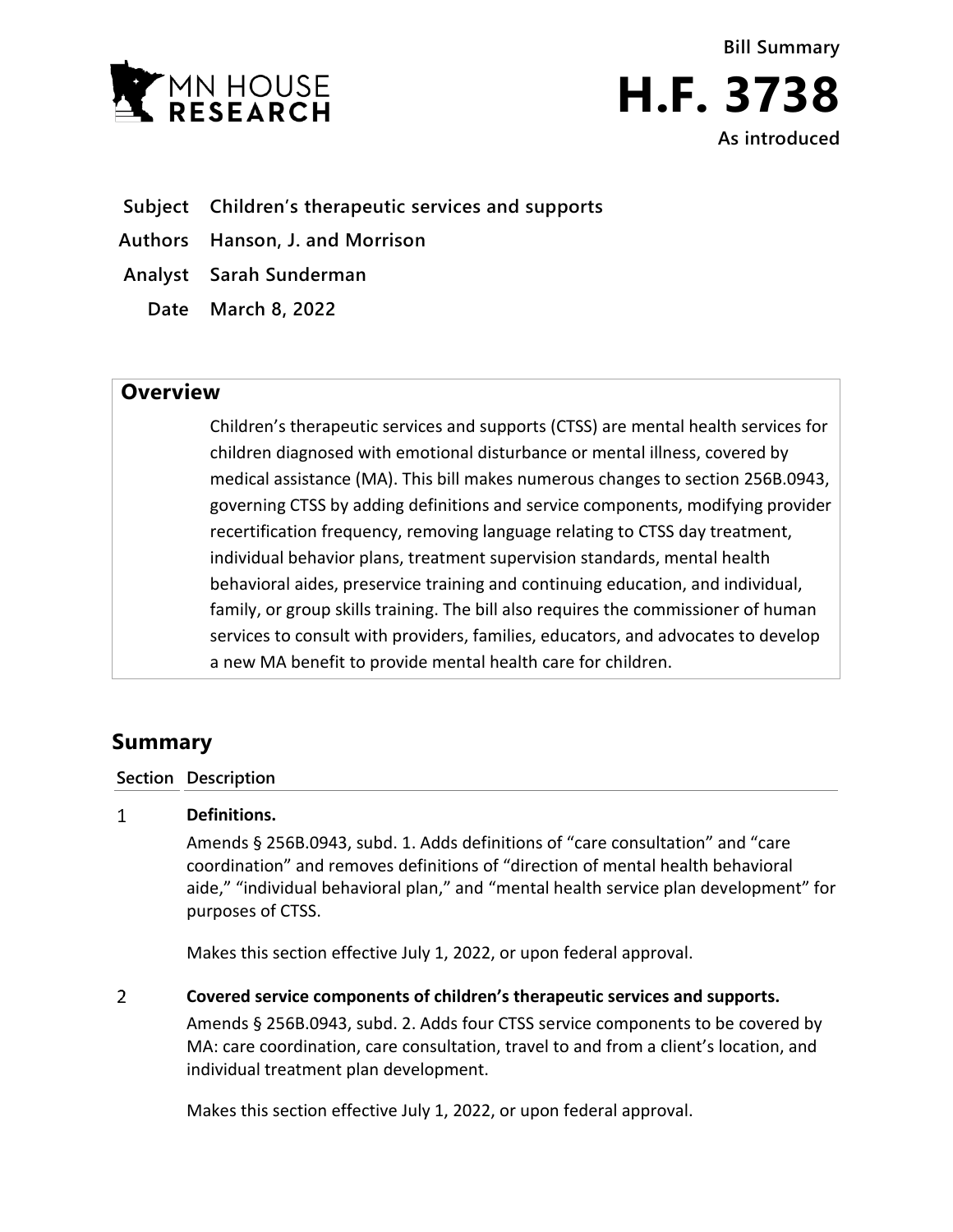### **Section Description**

#### 3 **Determination of client eligibility.**

Amends § 256B.0943, subd. 3. Strikes language that limited day treatment based on a hospital's medical history and presentation examination to up to five days.

Makes this section effective July 1, 2022, or upon federal approval.

#### $\overline{4}$ **Provider entity certification.**

Amends § 256B.0943, subd. 4. Strikes language requiring a CTSS provider entity to be certified for psychotherapy, skills training, and crisis planning; strikes language so that providers are recertified every three years.

Makes this section effective July 1, 2022, or upon federal approval.

#### 5 **Provider entity clinical infrastructure requirements.**

Amends § 256B.0943, subd. 6. Removes language regarding individual behavior plans, day treatment program conditions, treatment supervision standards, and direction to a mental health behavioral aide.

Makes this section effective July 1, 2022, or upon federal approval.

#### 6 **Qualifications of individual and team providers.**

Amends § 256B.0943, subd. 7. Removes mental health practitioner language; day treatment team must only include one mental health professional or clinical trainee.

Makes this section effective July 1, 2022, or upon federal approval.

#### $\overline{7}$ **Required preservice and continuing education.**

Amends § 256B.0943, subd. 8. Removes language requiring preservice training for mental health behavioral aides and continuing education for mental health practitioners and mental health behavioral aides providing CTSS services; removes language requiring provider entity documentation of continuing education requirements.

Makes this section effective July 1, 2022, or upon federal approval.

#### $\overline{8}$ **Service delivery criteria.**

Amends § 256B.0943, subd. 9. Removes CTSS day treatment program availability and time requirements; removes requirement that a CTSS provider document that there is no longer a medical need for psychotherapy; removes two requirements related to individual, family, or group skills training; removes requirements related to mental health behavioral aide services.